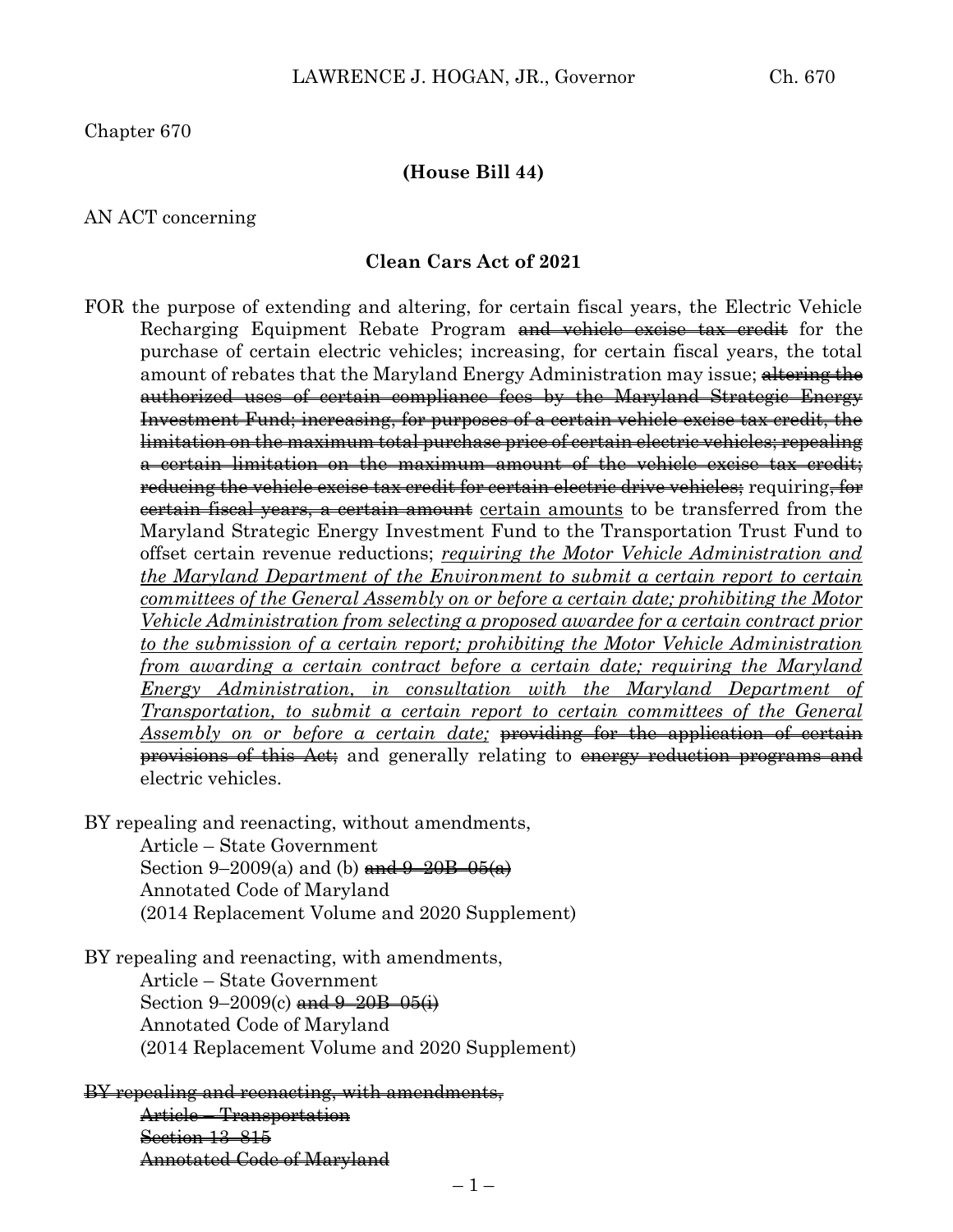# (2020 Replacement Volume)

SECTION 1. BE IT ENACTED BY THE GENERAL ASSEMBLY OF MARYLAND, That the Laws of Maryland read as follows:

# **Article – State Government**

9–2009.

(a) (1) In this section the following words have the meanings indicated.

(2) "Electric vehicle recharging equipment rebate" means a rebate issued by the Administration under this section for the cost of qualified electric vehicle recharging equipment.

(3) "Qualified electric vehicle recharging equipment" means property in the State that is used for recharging motor vehicles propelled by electricity.

(4) "Retail service station dealer" has the meaning stated in § 10–101 of the Business Regulation Article.

- (b) (1) There is an Electric Vehicle Recharging Equipment Rebate Program.
	- (2) The Administration shall administer the Program.

(c) (1) For fiscal years **[**2018 through 2020**] 2021 THROUGH 2023**, subject to the provisions of this section, an individual, a business entity, or a unit of State or local government may apply to the Administration for an electric vehicle recharging equipment rebate for the costs of acquiring and installing qualified electric vehicle recharging equipment.

(2) For each fiscal year, the total amount of rebates issued by the Administration may not exceed **[**\$1,200,000**] \$1,800,000**.

(3) The Administration may allow an applicant to include reasonable installation costs in the cost of qualified electric vehicle recharging equipment for the purpose of calculating the amount of an electric vehicle recharging equipment rebate.

## $9-20B-05.$

(a) There is a Maryland Strategic Energy Investment Fund.

 $\leftrightarrow$   $\leftrightarrow$  In this subsection, "low-income" means having an annual household income that is at or below 175% of the federal poverty level.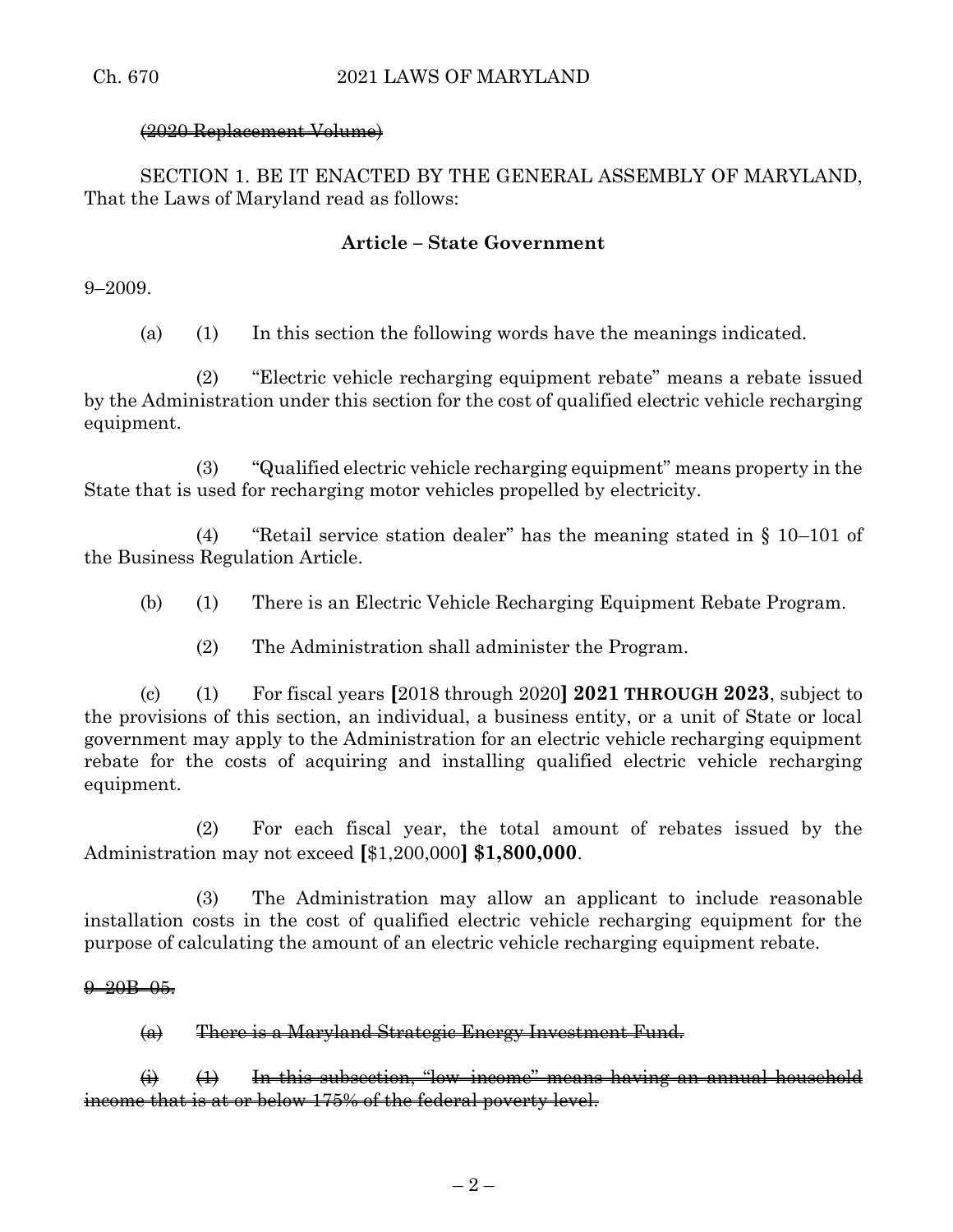(2) **[**Except as provided in paragraph (3) of this subsection, compliance**] COMPLIANCE** fees paid under § 7–705(b) of the Public Utilities Article may be used only **[**to make loans and grants to support the creation of new Tier 1 renewable energy sources in the State that are owned by or directly benefit low–income residents of the State**]:**

**(I) TO PROVIDE SUPPLEMENTAL FUNDING FOR ZERO–EMISSION VEHICLES, ZERO–EMISSION VEHICLE INFRASTRUCTURE PROGRAMS, AND OTHER TRANSPORTATION SECTOR GREENHOUSE GAS REDUCTION AND CARBON REDUCTION EFFORTS; AND**

**(II) SUBJECT TO PARAGRAPH (3) OF THIS SUBSECTION, TO MAKE ENERGY–RELATED LOANS AND GRANTS INCLUDING SUPPORT FOR ENERGY EFFICIENCY MEASURES, SOLAR RENEWABLES, AND OTHER TIER 1 RENEWABLES THAT DIRECTLY BENEFIT LOW– TO MODERATE–INCOME RESIDENTS OF THE STATE**.

**[**(3) Compliance fees paid under § 7–705(b)(2)(i)2 of the Public Utilities Article shall be accounted for separately within the Fund and may be used only to make loans and grants to support the creation of new solar energy sources in the State that are owned by or directly benefit low–income residents of the State.**]**

**(3) FOR EACH FISCAL YEAR, AT LEAST 50% OF THE ENERGY–RELATED LOANS AND GRANTS MADE UNDER PARAGRAPH (2)(II) OF THIS SUBSECTION SHALL DIRECTLY BENEFIT LOW–INCOME RESIDENTS OF THE STATE.**

# **Article – Transportation**

#### 13–815.

 $(a)$  In this section, "excise tax" means the tax imposed under  $§$  13–809 of this subtitle.

- (b) This section applies only to:
	- (1) A plug–in electric drive vehicle that:
		- (i) Has not been modified from original manufacturer specifications;
		- (ii) Is acquired for use or lease by the taxpayer and not for resale;
		- (iii) Has a total purchase price not exceeding **[**\$63,000**] \$73,000**;
		- (iv) Has a battery capacity of at least 5.0 kilowatt–hours; and

 $\leftrightarrow$  Is purchased new and titled for the first time on or after July 1, 2017, but before July 1, **[**2020**] 2023**; and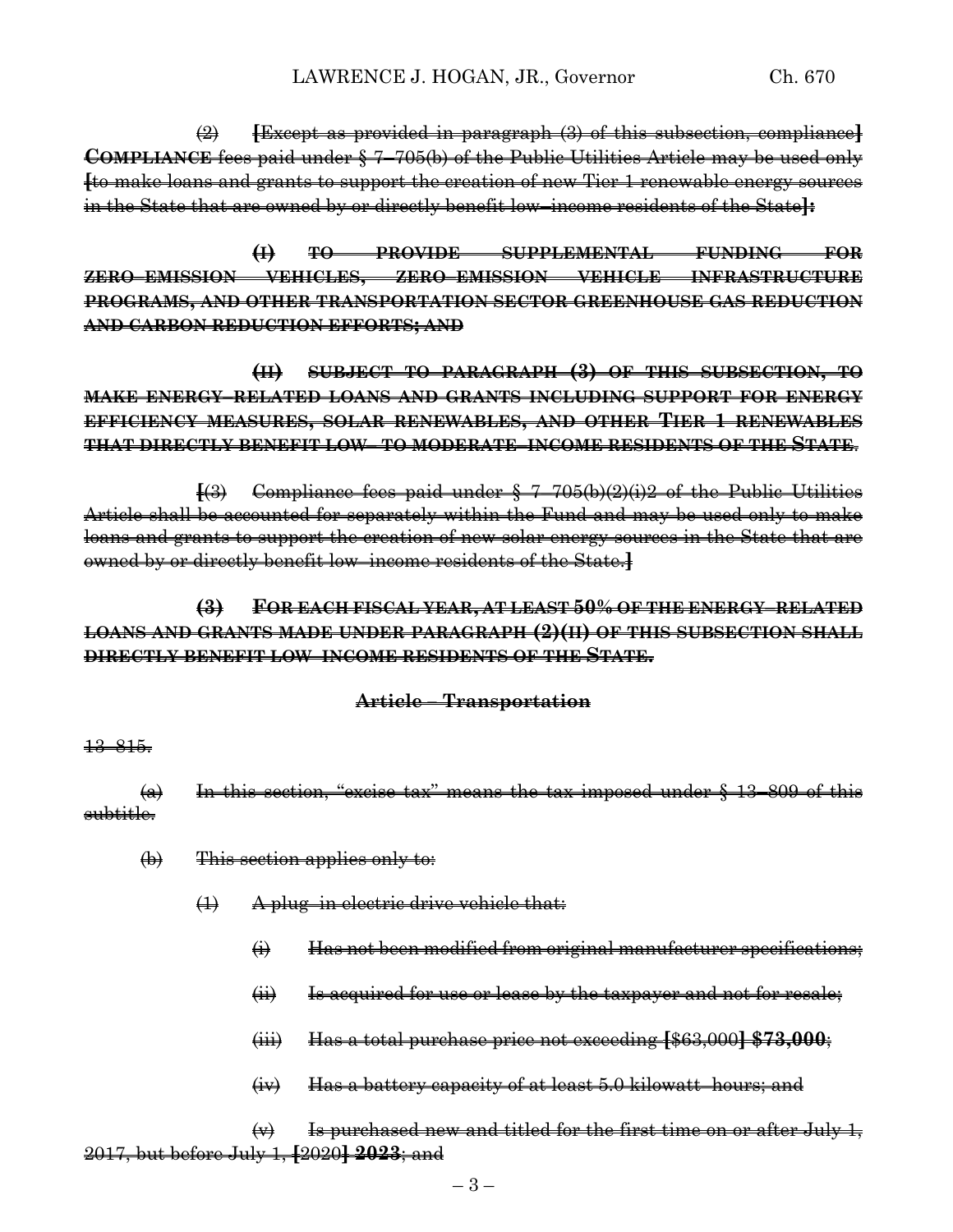(2) A fuel cell electric vehicle that:

- $\leftrightarrow$  Has not been modified from original manufacturer specifications;
- $(i)$  Is acquired for use or lease by the taxpayer and not for resale;
- (iii) Has a total purchase price not exceeding **[**\$63,000**] \$73,000**; and

 $(iv)$  Is purchased new and titled for the first time on or after July 1, 2017, but before July 1, **[**2020**] 2023**.

(c) Subject to available funding, **[**a**] AN EXCISE TAX** credit is allowed **[**against the excise tax imposed**]** for a plug–in electric drive vehicle or fuel cell electric vehicle.

(d) **[**The**] SUBJECT TO SUBSECTION (E) OF THIS SECTION, THE** credit allowed under this section **[**may not exceed the lesser of**] SHALL EQUAL**:

(1) **[**The amount of excise tax paid for the purchase of the vehicle; or

(2)**]** \$3,000 **FOR EACH ZERO–EMISSION PLUG–IN OR FUEL CELL ELECTRIC VEHICLE PURCHASED; OR**

**(2) \$1,500 FOR EACH PLUG–IN ELECTRIC DRIVE HYBRID VEHICLE PURCHASED**.

 $\left(\theta\right)$  The credit allowed under this section is limited to the acquisition of:

- (1) One vehicle per individual; and
- (2) 10 vehicles per business entity.
- (f) A credit may not be claimed under this section:
	- (1) For a vehicle unless the vehicle is registered in the State; or

(2) Unless the manufacturer has already conformed to any applicable State or federal laws or regulations governing clean–fuel vehicle or electric vehicle purchases applicable during the calendar year in which the vehicle is titled.

(g) The Motor Vehicle Administration shall administer the credit under this section.

SECTION 2. AND BE IT FURTHER ENACTED, That.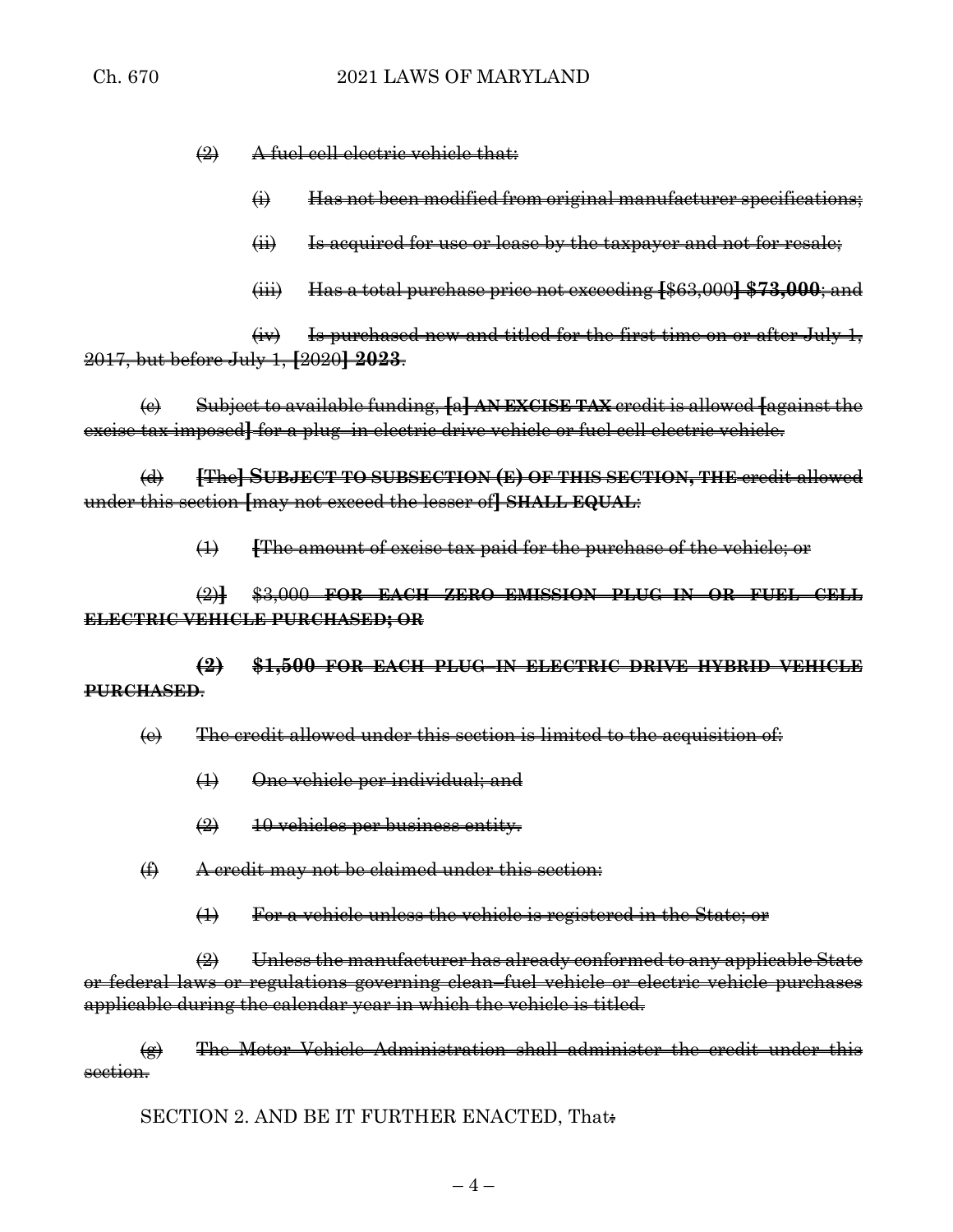$(a)$  Subject to subsection (b) of this section and notwithstanding any other provision of law, for fiscal years 2021, 2022, and 2023, respectively, the Maryland Energy Administration shall transfer from the Strategic Energy Investment Fund established under § 9–20B–05 of the State Government Article to the Transportation Trust Fund the amount determined under subsection (b) of this section to offset a reduction in revenues from the vehicle excise tax credit for qualified plug–in electric drive vehicles and fuel cell electric vehicles under § 13–815 of the Transportation Article, as enacted by this Act.

 $\left(\theta\right)$  (1) Subject to paragraphs (2) and (3) of this subsection, for each fiscal year the Maryland Energy Administration shall determine the amount to transfer under subsection (a) of this section.

(2) Subject to paragraph (3) of this subsection, each fiscal year the Maryland Energy Administration shall transfer under subsection (a) of this section:

- $\leftrightarrow$  at least \$12,000,000; and
- (ii) not more than \$26,000,000.

 $\left(\frac{1}{2}\right)$  For each fiscal year, the amount transferred under subsection (a) of this section may not exceed the total amount of credits allowed against the excise tax for that fiscal year, notwithstanding any other provision of law, the Maryland Energy Administration shall transfer the lesser of \$10,000,000 or the actual total outstanding amount of the credit allowed against the excise tax from the Strategic Energy Investment Fund to the Transportation Trust Fund to offset the reduction in revenues from the vehicle excise tax credit for qualified plug–in electric drive vehicles and fuel cell electric vehicles under § 13–815 of the Transportation Article applied for before July 1, 2020.

*SECTION 3. AND BE IT FURTHER ENACTED, That:* 

*(a) The General Assembly is concerned that the Motor Vehicle Administration and the Maryland Department of the Environment are proceeding with the procurement of a new vehicle emissions inspection program with significant transportation budget and policy implications without providing the General Assembly with a report, briefing, background, or a detailed plan for the regulatory or legislative changes necessary to implement the underlying program.* 

*(b) On or before January 15, 2022, in accordance with § 2–1257 of the State Government Article, the Motor Vehicle Administration and the Maryland Department of the Environment shall submit a joint report to the Senate Finance Committee, the Senate Budget and Taxation Committee, the House Environment and Transportation Committee, and the House Appropriations Committee that provides:*

*(1) information on the proposed changes to the vehicle emissions inspection program under consideration, and what legislative and regulatory changes are necessary to effect those changes;*